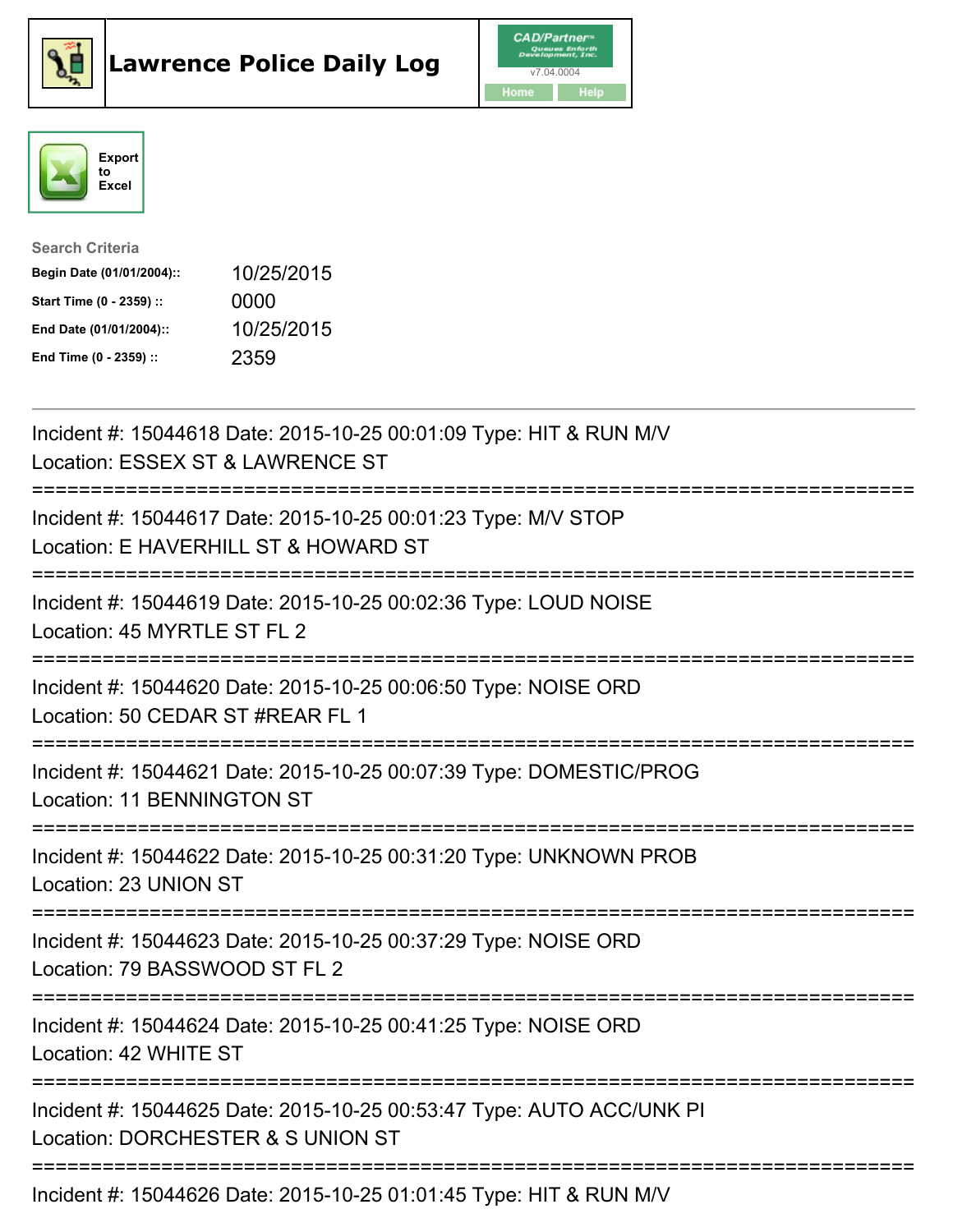| Location: PIRATES CLUB / 416 PARK ST<br>;==============================                                                  |
|--------------------------------------------------------------------------------------------------------------------------|
| Incident #: 15044627 Date: 2015-10-25 01:11:15 Type: NOISE ORD<br>Location: 112 MARSTON ST FL 2<br>--------------------- |
| Incident #: 15044628 Date: 2015-10-25 01:26:38 Type: MEDIC SUPPORT<br>Location: 178 WATER ST FL 2                        |
| Incident #: 15044629 Date: 2015-10-25 01:27:13 Type: TOW OF M/V<br>Location: TRESPASS / 26 INMAN ST                      |
| Incident #: 15044630 Date: 2015-10-25 01:31:26 Type: M/V STOP<br>Location: FRANKLIN ST & VALLEY ST                       |
| Incident #: 15044631 Date: 2015-10-25 01:35:01 Type: LOUD NOISE<br>Location: 21 DORCHESTER ST                            |
| Incident #: 15044632 Date: 2015-10-25 01:36:34 Type: NOISE ORD<br>Location: BARBER SHOP / 138 S UNION ST                 |
| Incident #: 15044633 Date: 2015-10-25 01:38:39 Type: M/V STOP<br><b>Location: METHUEN ST</b>                             |
| Incident #: 15044634 Date: 2015-10-25 01:55:57 Type: NOISE ORD<br>Location: 11 LAWRENCE ST FL 202                        |
| Incident #: 15044635 Date: 2015-10-25 01:57:22 Type: LOUD NOISE<br>Location: 23 EXETER ST                                |
| Incident #: 15044636 Date: 2015-10-25 02:04:54 Type: SHOTS FIRED<br><b>Location: MANCHESTER ST</b>                       |
| Incident #: 15044637 Date: 2015-10-25 02:10:36 Type: NOISE ORD<br>Location: 21 DORCHESTER ST #REAR                       |
| Incident #: 15044638 Date: 2015-10-25 02:11:29 Type: SUS PERS/MV<br>Location: SAM'S FOOD STORE / 389 BROADWAY            |
| Incident #: 15044640 Date: 2015-10-25 02:12:50 Type: NOISE ORD<br>Location: 12 WASHINGTON WY                             |
| Incident #: 15044639 Date: 2015-10-25 02:12:53 Type: DISORDERLY                                                          |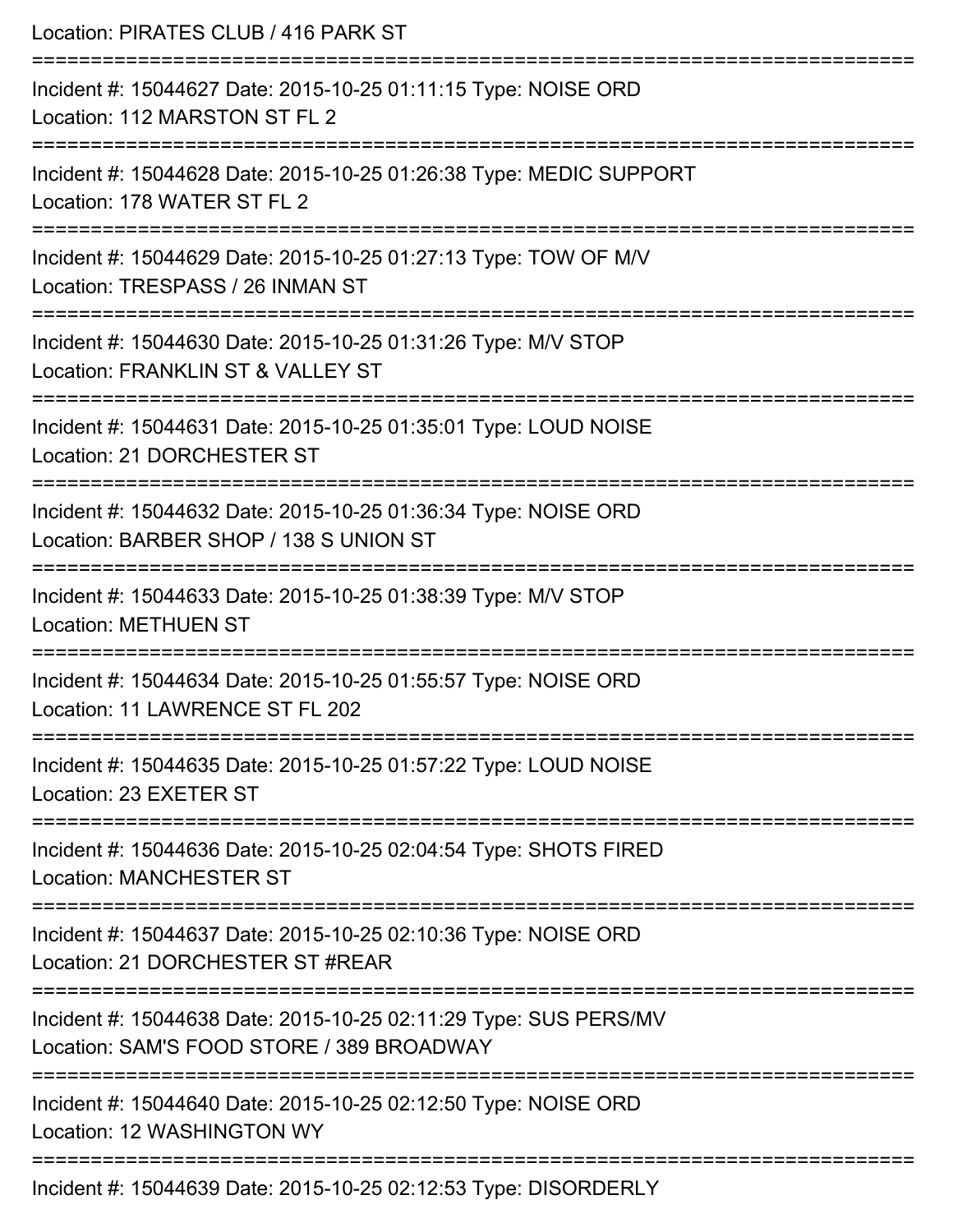| Incident #: 15044641 Date: 2015-10-25 02:25:00 Type: DISTURBANCE<br>Location: 2 FLORENCE CT                                         |
|-------------------------------------------------------------------------------------------------------------------------------------|
| Incident #: 15044642 Date: 2015-10-25 02:31:44 Type: NOISE ORD<br>Location: 15 CARLETON ST FL 1                                     |
| Incident #: 15044643 Date: 2015-10-25 02:37:40 Type: M/V STOP<br><b>Location: HAVERHILL</b>                                         |
| Incident #: 15044644 Date: 2015-10-25 02:42:19 Type: NOISE ORD<br>Location: 21 DORCHESTER ST #REAR                                  |
| Incident #: 15044645 Date: 2015-10-25 02:42:44 Type: NOISE ORD<br>Location: 25 EXETER ST                                            |
| Incident #: 15044646 Date: 2015-10-25 02:46:27 Type: MEDIC SUPPORT<br>Location: 202 LAWRENCE ST                                     |
| Incident #: 15044647 Date: 2015-10-25 02:53:18 Type: B&E/PAST<br>Location: ANTONIO AUTO REPAIR / 5 OXFORD ST                        |
| Incident #: 15044648 Date: 2015-10-25 03:07:31 Type: DISTURBANCE<br>Location: 90 LOWELL ST                                          |
| Incident #: 15044649 Date: 2015-10-25 03:07:55 Type: NOISE ORD<br>Location: CARLETON ST & COOLIDGE ST                               |
| Incident #: 15044650 Date: 2015-10-25 03:12:32 Type: THREATS<br>Location: WALK-IN / ANDOVER ST & S BROADWAY                         |
| Incident #: 15044651 Date: 2015-10-25 03:14:41 Type: NOISE ORD<br><b>Location: CUSTER ST</b><br>:================================== |
| Incident #: 15044652 Date: 2015-10-25 03:15:00 Type: NOISE ORD<br>Location: 400 LAWRENCE ST FL 1                                    |
| Incident #: 15044653 Date: 2015-10-25 03:16:49 Type: HIT & RUN M/V<br>Location: 39 SPRINGFIELD ST                                   |
| Incident #: 15044654 Date: 2015-10-25 03:41:09 Type: SHOTS FIRED                                                                    |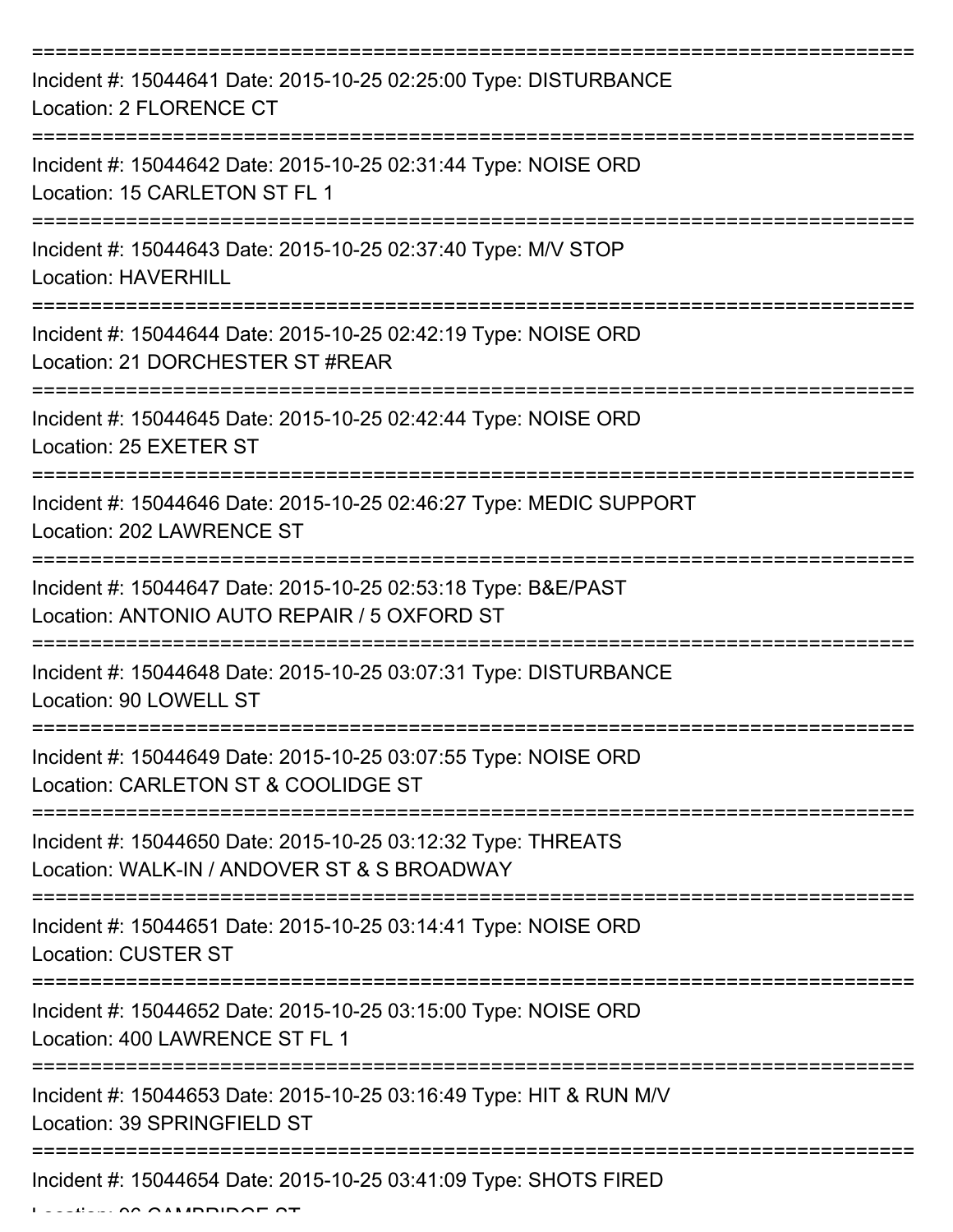| Incident #: 15044655 Date: 2015-10-25 03:50:22 Type: NOISE ORD<br>Location: 318 LAWRENCE ST FL 1        |
|---------------------------------------------------------------------------------------------------------|
| Incident #: 15044656 Date: 2015-10-25 04:24:01 Type: NOISE ORD<br>Location: 78 BAILEY ST FL 1           |
| Incident #: 15044657 Date: 2015-10-25 04:55:44 Type: INVEST CONT<br>Location: 5 PORTLAND ST             |
| Incident #: 15044658 Date: 2015-10-25 06:00:20 Type: UNWANTEDGUEST<br>Location: 14 SAVOIE AV            |
| Incident #: 15044659 Date: 2015-10-25 06:04:38 Type: LARCENY/MV/PAST<br>Location: 53 SWAN ST            |
| Incident #: 15044660 Date: 2015-10-25 06:32:44 Type: DISTURBANCE<br>Location: 96 LEROY AV               |
| Incident #: 15044661 Date: 2015-10-25 06:33:13 Type: MEDIC SUPPORT<br>Location: 273 S BROADWAY          |
| Incident #: 15044662 Date: 2015-10-25 07:26:52 Type: M/V STOP<br>Location: BRADFORD ST & FRANKLIN ST    |
| Incident #: 15044663 Date: 2015-10-25 07:30:31 Type: M/V STOP<br>Location: BROADWAY & ESSEX ST          |
| Incident #: 15044664 Date: 2015-10-25 09:24:18 Type: LARCENY/PAST<br>Location: 383 CHESTNUT ST          |
| Incident #: 15044665 Date: 2015-10-25 09:57:47 Type: DRUG VIO<br><b>Location: DAISY ST</b>              |
| Incident #: 15044666 Date: 2015-10-25 10:24:14 Type: SUS PERS/MV<br>Location: MANCHESTER ST & WEST ST   |
| Incident #: 15044667 Date: 2015-10-25 10:26:44 Type: SUS PERS/MV<br>Location: ACTON ST & BROADWAY       |
| ------------------------------------<br>Incident #: 15044668 Date: 2015-10-25 11:02:45 Type: MAL DAMAGE |

Location: 141 AMESBURY ST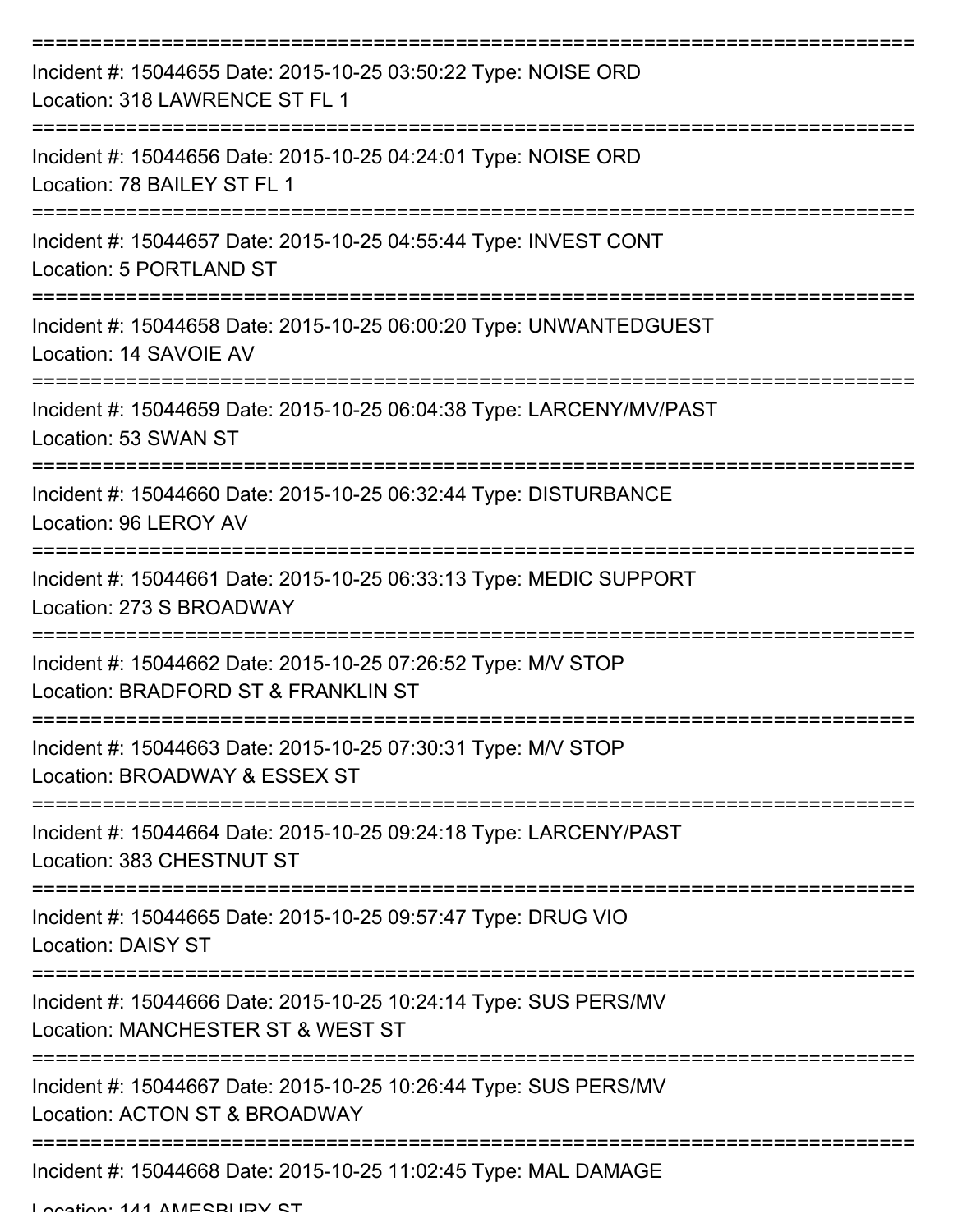| Incident #: 15044669 Date: 2015-10-25 11:25:59 Type: ROBBERY PAST<br>Location: LOWELL ST & OXFORD ST                        |
|-----------------------------------------------------------------------------------------------------------------------------|
| Incident #: 15044670 Date: 2015-10-25 11:34:34 Type: M/V STOP<br>Location: ERVING AV & HAMPSHIRE ST                         |
| Incident #: 15044671 Date: 2015-10-25 11:52:30 Type: HIT & RUN M/V<br>Location: LORING ST & SHAWSHEEN RD                    |
| Incident #: 15044672 Date: 2015-10-25 12:07:23 Type: ALARM/BURG<br>Location: 12 LENOX CIR                                   |
| Incident #: 15044673 Date: 2015-10-25 12:08:36 Type: DISTURBANCE<br>Location: 72 CROSS ST                                   |
| Incident #: 15044674 Date: 2015-10-25 12:12:42 Type: 911 HANG UP<br>Location: 22 HAMPTON ST                                 |
| Incident #: 15044675 Date: 2015-10-25 12:23:29 Type: SUS PERS/MV<br>Location: 99 LOWELL ST                                  |
| Incident #: 15044676 Date: 2015-10-25 13:56:03 Type: MAN DOWN<br>Location: ERVING AV & HAMPSHIRE ST                         |
| Incident #: 15044677 Date: 2015-10-25 14:02:28 Type: DISORDERLY<br>Location: RD BARBER SHOP / 219 S UNION ST                |
| Incident #: 15044678 Date: 2015-10-25 14:05:48 Type: DOMESTIC/PROG<br>Location: 326 BROADWAY #2ND                           |
| Incident #: 15044679 Date: 2015-10-25 14:11:13 Type: TOW OF M/V<br>Location: N PARISH RD & OSGOOD ST                        |
| Incident #: 15044680 Date: 2015-10-25 14:17:59 Type: E911 HANGUP<br>Location: 54 MARGIN ST FL 1ST                           |
| Incident #: 15044681 Date: 2015-10-25 14:38:16 Type: AUTO ACC/NO PI<br>Location: BROADWAY & COMMON ST                       |
| Incident #: 15044682 Date: 2015-10-25 15:13:29 Type: ALARM/BURG<br>Location: LAWRENCE FAMILY PUBLIC ACADEMY / 526 LOWELL ST |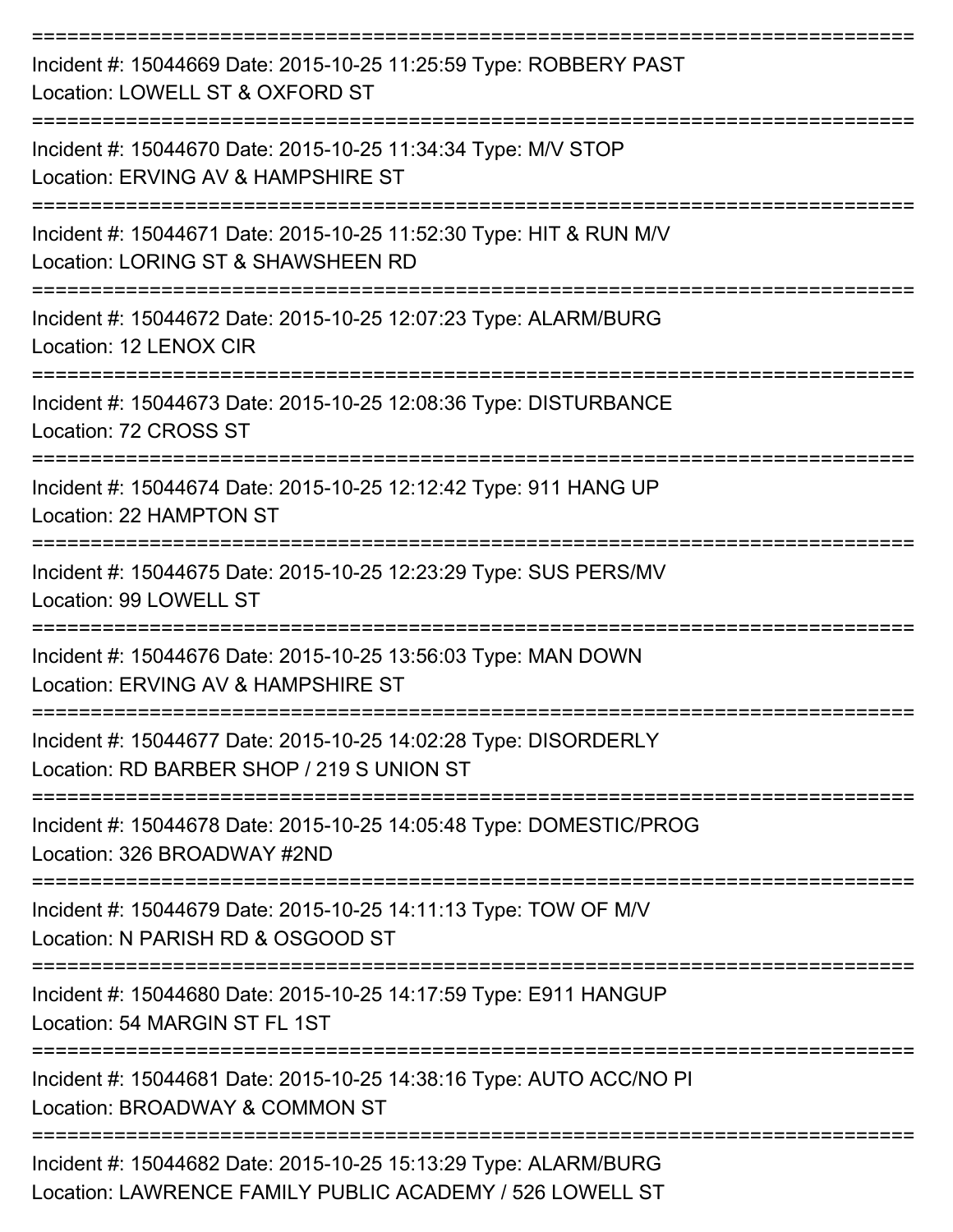| Incident #: 15044683 Date: 2015-10-25 15:18:41 Type: SHOPLIFTING<br>Location: DEMOULAS MARKET / 700 ESSEX ST                              |
|-------------------------------------------------------------------------------------------------------------------------------------------|
| ======================================<br>Incident #: 15044684 Date: 2015-10-25 16:15:57 Type: UNKNOWN PROB<br>Location: 44 TOWER HILL ST |
| Incident #: 15044685 Date: 2015-10-25 16:20:04 Type: ANIMAL COMPL<br>Location: S BROADWAY & SALEM ST<br>:====================             |
| Incident #: 15044686 Date: 2015-10-25 16:33:36 Type: B&E/MV/PAST<br>Location: 4 DRACUT ST                                                 |
| Incident #: 15044687 Date: 2015-10-25 16:45:22 Type: AMBULANCE ASSSI<br>Location: 1 BEACON AV #310                                        |
| Incident #: 15044688 Date: 2015-10-25 16:49:06 Type: CK WELL BEING<br>Location: TARBOX SCHOOL / 59 ALDER ST                               |
| :============================<br>Incident #: 15044689 Date: 2015-10-25 16:52:32 Type: MEDIC SUPPORT<br>Location: AMESBURY ST & COMMON ST  |
| Incident #: 15044690 Date: 2015-10-25 16:56:47 Type: VIO CITY ORD<br>Location: 18 ORCHARD ST                                              |
| Incident #: 15044691 Date: 2015-10-25 17:06:13 Type: NOISE ORD<br>Location: 37 ORCHARD ST                                                 |
| Incident #: 15044692 Date: 2015-10-25 17:15:06 Type: UNKNOWN PROB<br>Location: 231 JACKSON ST FL 1                                        |
| Incident #: 15044693 Date: 2015-10-25 17:18:55 Type: FIGHT<br>Location: BOXFORD ST & WINTHROP AV                                          |
| Incident #: 15044694 Date: 2015-10-25 17:30:32 Type: DOMESTIC/PROG<br>Location: BENNINGTON ST & ERVING AV                                 |
| Incident #: 15044695 Date: 2015-10-25 17:44:40 Type: M/V STOP<br>Location: 292 PARK ST                                                    |
| Incident #: 15044696 Date: 2015-10-25 17:45:43 Type: NOISE ORD<br><b>Location: ORCHARD ST</b>                                             |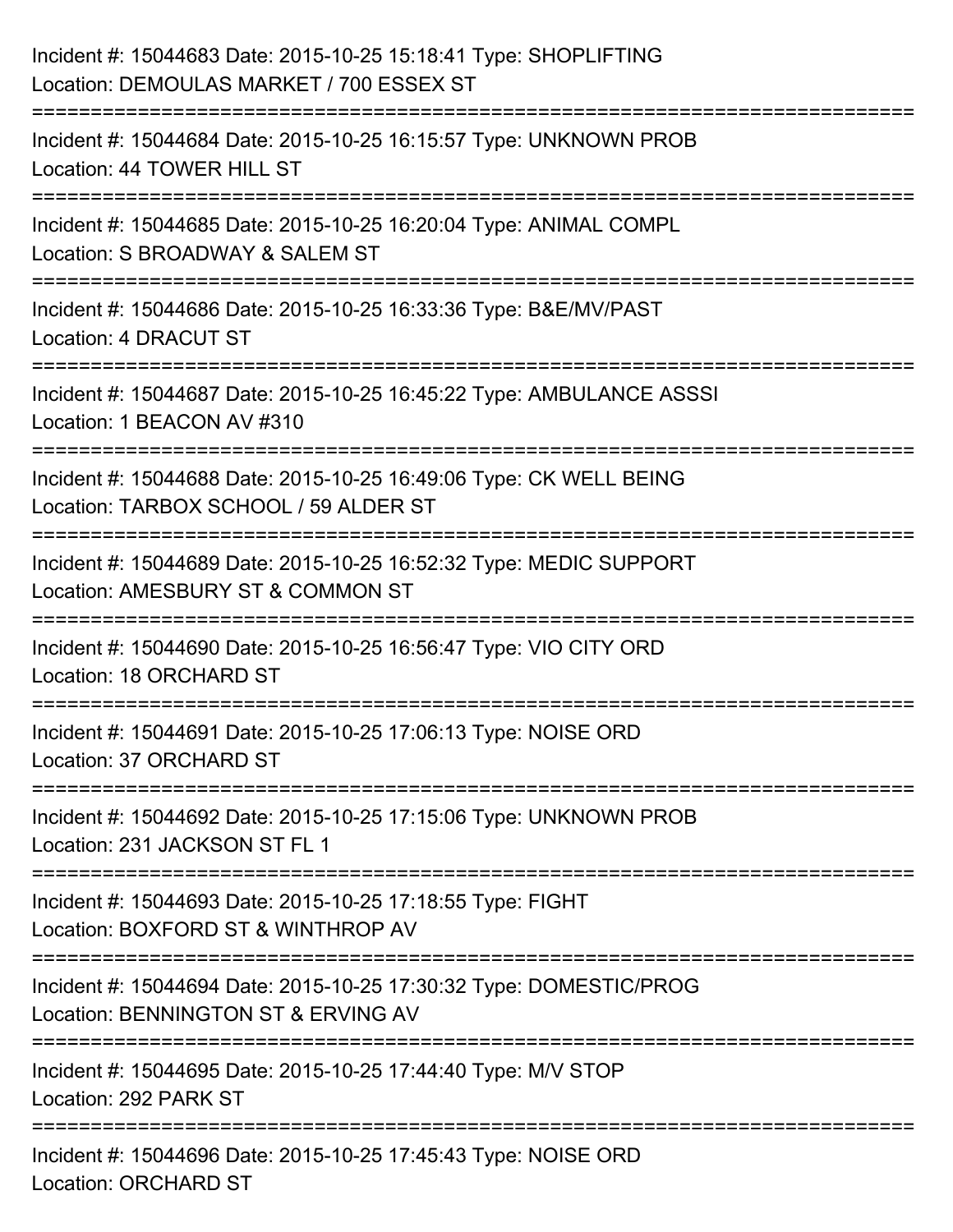| Incident #: 15044697 Date: 2015-10-25 18:02:06 Type: DISTURBANCE<br>Location: PARTHUM SCHOOL / 255 E HAVERHILL ST                       |
|-----------------------------------------------------------------------------------------------------------------------------------------|
| Incident #: 15044698 Date: 2015-10-25 18:07:53 Type: SUS PERS/MV<br>Location: 219 E HAVERHILL ST                                        |
| Incident #: 15044699 Date: 2015-10-25 18:11:23 Type: ALARM/BURG<br>Location: 258 E HAVERHILL ST                                         |
| Incident #: 15044700 Date: 2015-10-25 18:19:43 Type: M/V STOP<br>Location: AMESBURY ST & LOWELL ST                                      |
| Incident #: 15044701 Date: 2015-10-25 18:22:16 Type: M/V STOP<br>Location: 75 TREMONT ST                                                |
| Incident #: 15044702 Date: 2015-10-25 18:23:14 Type: SUS PERS/MV<br><b>Location: MAY ST</b>                                             |
| Incident #: 15044703 Date: 2015-10-25 18:25:13 Type: ANIMAL COMPL<br>Location: 79 MARGIN ST                                             |
| Incident #: 15044704 Date: 2015-10-25 18:31:50 Type: B&E/MV/PAST<br>Location: ST PATRICK'S PARISH / 118 S BROADWAY                      |
| Incident #: 15044705 Date: 2015-10-25 18:42:15 Type: M/V STOP<br>Location: ERVING AV & HAMPSHIRE ST                                     |
| Incident #: 15044706 Date: 2015-10-25 18:42:38 Type: M/V STOP<br>Location: DUCK BRIDGE / 0 ISLAND ST                                    |
| Incident #: 15044707 Date: 2015-10-25 18:48:03 Type: M/V STOP<br>Location: 205 BROADWAY                                                 |
| Incident #: 15044708 Date: 2015-10-25 18:49:54 Type: CK WELL BEING<br>Location: 419 HOWARD ST                                           |
| =============================<br>Incident #: 15044709 Date: 2015-10-25 18:50:56 Type: SUS PERS/MV<br>Location: AUBURN ST & HAMPSHIRE ST |
| Incident #: 15044710 Date: 2015-10-25 18:52:07 Type: HIT & RUN M/V<br>Location: 108 ALLSTON ST                                          |

===========================================================================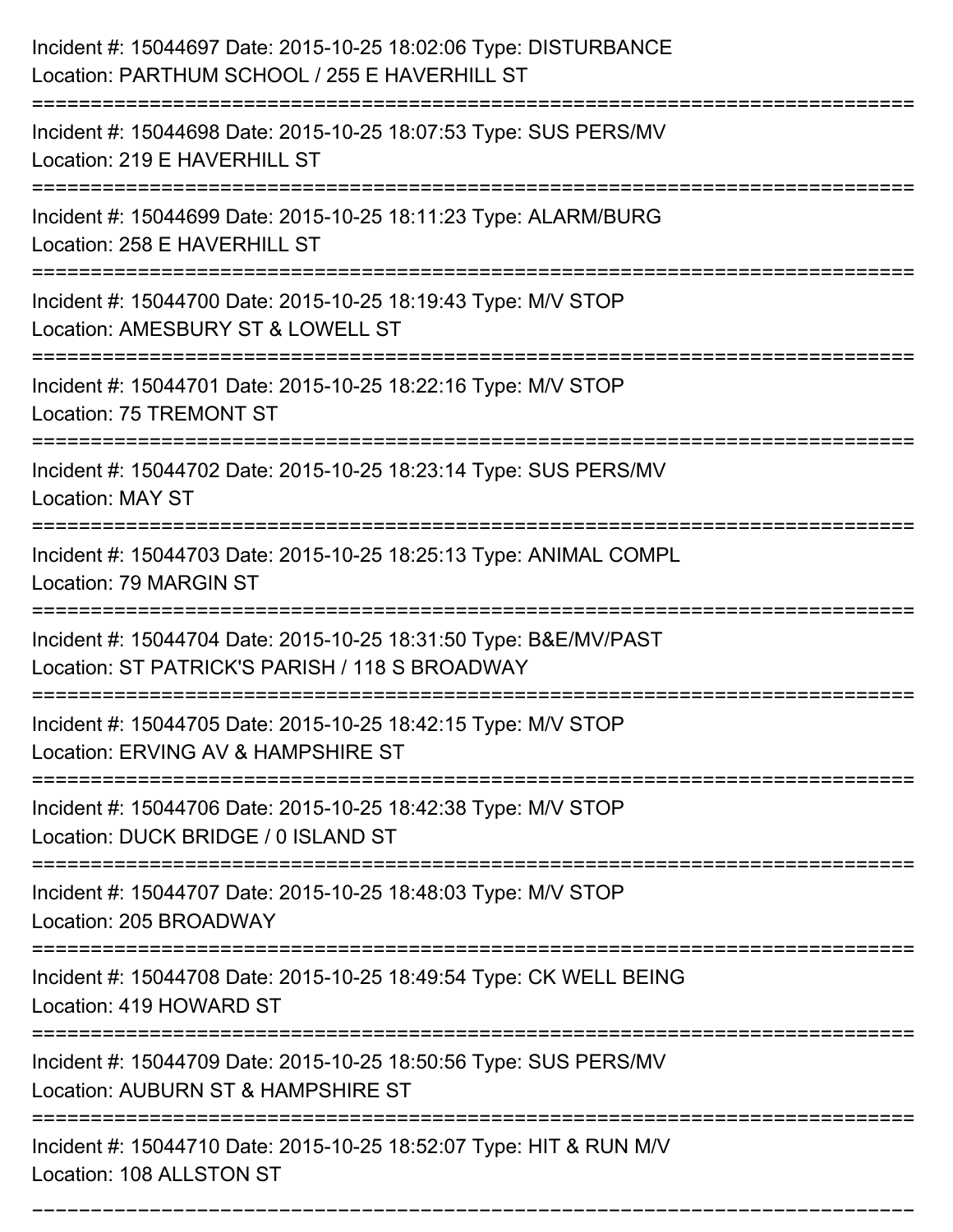| :============================ | Incident #: 15044711 Date: 2015-10-25 19:01:37 Type: DOMESTIC/PROG<br>Location: 302 HOWARD ST FL 3          |
|-------------------------------|-------------------------------------------------------------------------------------------------------------|
|                               | Incident #: 15044712 Date: 2015-10-25 19:07:33 Type: M/V STOP<br>Location: ARLINGTON ST & WALNUT ST         |
|                               | Incident #: 15044713 Date: 2015-10-25 19:15:40 Type: M/V STOP<br>Location: 279 PARK ST                      |
|                               | Incident #: 15044714 Date: 2015-10-25 19:18:13 Type: THREATS<br>Location: 32 JEFFERSON ST                   |
|                               | Incident #: 15044715 Date: 2015-10-25 19:36:38 Type: SUS PERS/MV<br>Location: 108 GREENWOOD ST              |
|                               | Incident #: 15044716 Date: 2015-10-25 19:54:01 Type: MEDIC SUPPORT<br>Location: 173 ESSEX ST #2A            |
|                               | Incident #: 15044717 Date: 2015-10-25 20:04:03 Type: UNKNOWN PROB<br>Location: PARK ST & WILLOW ST          |
|                               | Incident #: 15044718 Date: 2015-10-25 20:10:21 Type: HIT & RUN M/V<br>Location: ANDOVER ST & BEACON ST      |
|                               | Incident #: 15044719 Date: 2015-10-25 20:40:02 Type: SUS PERS/MV<br>Location: CARVER ST & SHATTUCK ST       |
|                               | Incident #: 15044720 Date: 2015-10-25 20:43:32 Type: UNKNOWN PROB<br>Location: 175 ABBOTT ST #2             |
|                               | Incident #: 15044721 Date: 2015-10-25 20:47:57 Type: MEDIC SUPPORT<br>Location: BIG N' BEEFY / 415 BROADWAY |
|                               | Incident #: 15044722 Date: 2015-10-25 20:54:52 Type: M/V STOP<br>Location: BROADWAY & VALLEY ST             |
|                               | Incident #: 15044723 Date: 2015-10-25 21:01:24 Type: DOMESTIC/PROG<br>Location: 54 NEWBURY ST #6            |
|                               | Incident #: 15044724 Date: 2015-10-25 21:17:17 Type: MISSING PERS<br>Location: 90 LOWELL ST                 |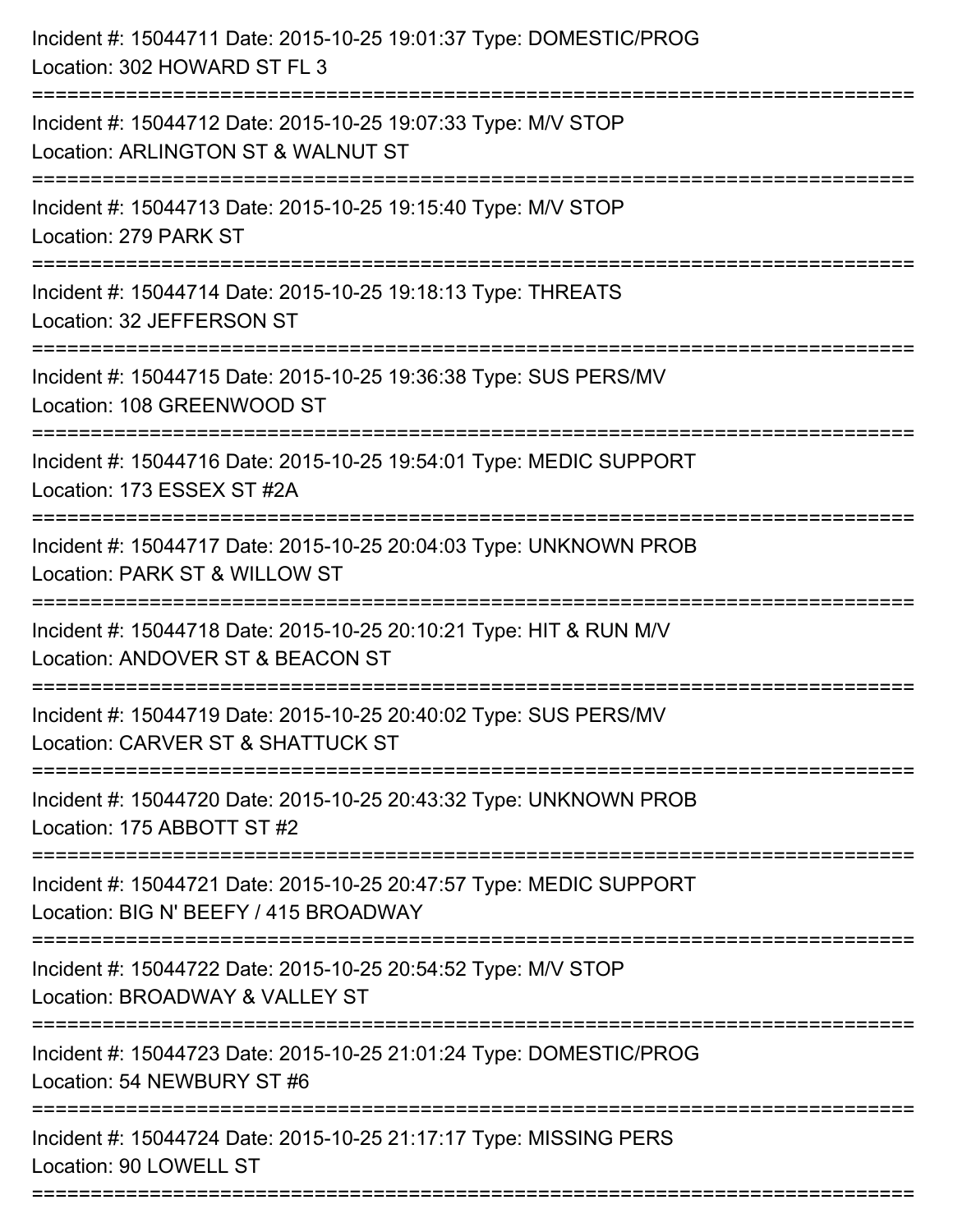Location: 6 OAKLAND RD

| Incident #: 15044726 Date: 2015-10-25 21:40:56 Type: ALARM/BURG<br>Location: BRODIE INDUSTRIAL TRUCKS / 10 BALLARD RD      |
|----------------------------------------------------------------------------------------------------------------------------|
| Incident #: 15044727 Date: 2015-10-25 21:54:50 Type: M/V STOP<br>Location: ANDOVER ST & S BROADWAY                         |
| Incident #: 15044728 Date: 2015-10-25 21:59:52 Type: EXTRA SURVEIL<br>Location: COMMON ST & JACKSON ST                     |
| Incident #: 15044729 Date: 2015-10-25 22:06:30 Type: ASSIST FIRE<br>Location: LAWRENCE PUBLIC LIBRARY / 51 LAWRENCE ST     |
| Incident #: 15044730 Date: 2015-10-25 22:12:12 Type: MEDIC SUPPORT<br><b>Location: 8 MARGIN ST</b>                         |
| Incident #: 15044731 Date: 2015-10-25 22:27:27 Type: EXTRA SURVEIL<br>Location: EVERETT ST & SAUNDERS ST                   |
| Incident #: 15044732 Date: 2015-10-25 22:40:10 Type: UNWANTEDGUEST<br>Location: 175 ABBOTT ST                              |
| Incident #: 15044733 Date: 2015-10-25 22:46:00 Type: M/V STOP<br>Location: 47 HOLLY ST                                     |
| Incident #: 15044734 Date: 2015-10-25 22:47:53 Type: M/V STOP<br>Location: BROADWAY & TREMONT ST                           |
| Incident #: 15044735 Date: 2015-10-25 23:20:56 Type: AUTO ACC/NO PI<br>Location: S UNION ST & WINTHROP AV                  |
| Incident #: 15044736 Date: 2015-10-25 23:28:00 Type: SHOTS FIRED<br>Location: 209 WATER ST                                 |
| =========================<br>Incident #: 15044737 Date: 2015-10-25 23:30:05 Type: UNWANTEDGUEST<br>Location: 175 ABBOTT ST |
| Incident #: 15044738 Date: 2015-10-25 23:30:56 Type: DISORDERLY<br>Location: BROADWAY & TREMONT ST                         |
|                                                                                                                            |

===========================================================================